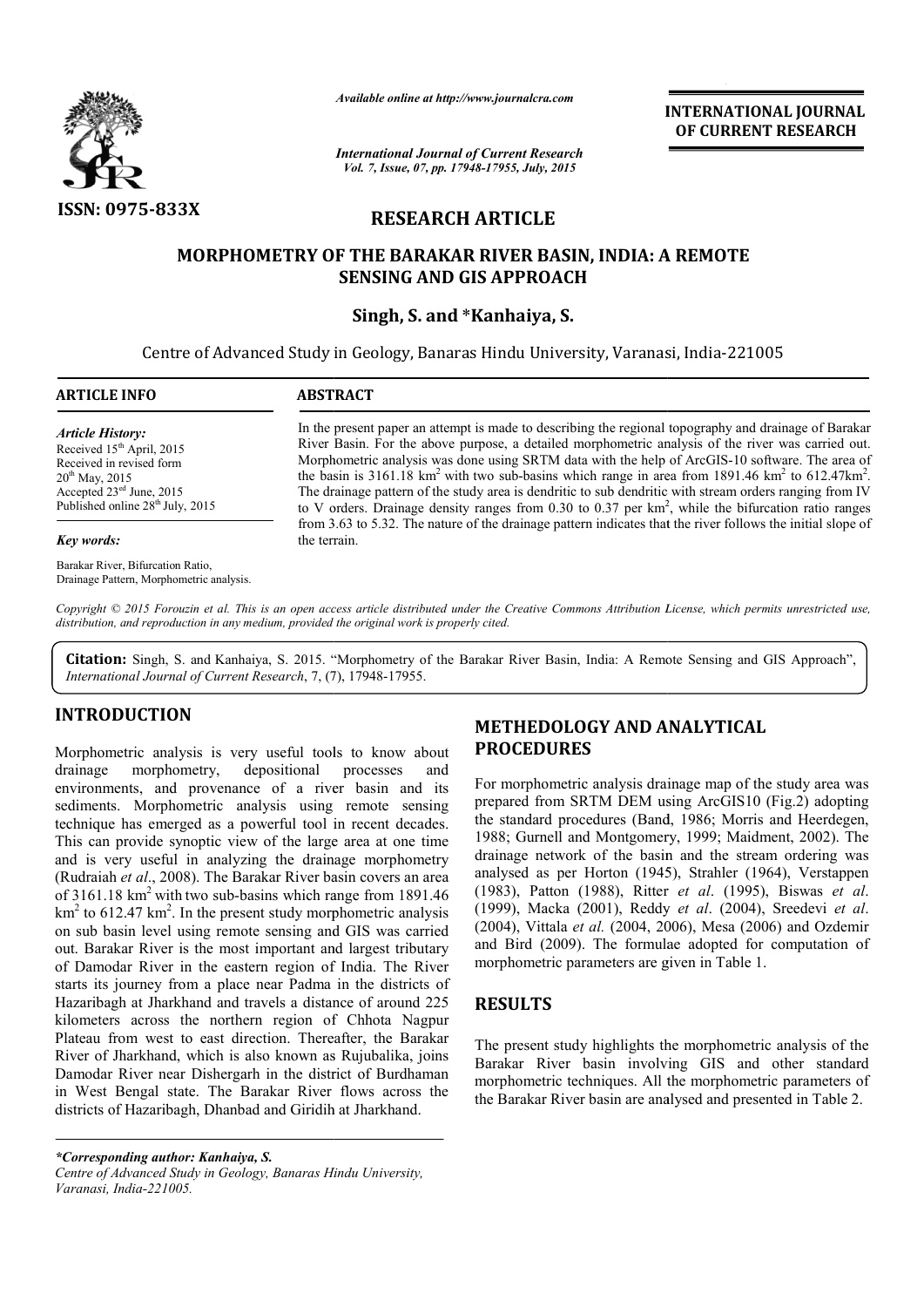





| S. No.         | Morphometric Parameters  | Formula                                                | Reference                |
|----------------|--------------------------|--------------------------------------------------------|--------------------------|
|                | Stream order (Nu)        | Hierarchical rank                                      | Strahler (1964)          |
| $\overline{c}$ | Stream length (Lu)       | Length of the stream                                   | Horton (1945)            |
| $\overline{3}$ | Mean stream length (Lsm) | $I \, \text{sm} = I \, \text{u} / \text{Nu}$           | Strahler (1964)          |
|                |                          | Where                                                  |                          |
|                |                          | Lsm=Mean stream length                                 |                          |
|                |                          | Lu=Total stream length of order 'u'                    |                          |
|                |                          | Nu=Total no. of stream segments of order 'u'           |                          |
| $\overline{4}$ | Stream length ratio (RL) | $RI = Lu/Lu-1$                                         | Horton (1945)            |
|                |                          | Where                                                  |                          |
|                |                          | RL=Stream length ratio                                 |                          |
|                |                          | Lu= The total stream length of the order '             |                          |
|                |                          | $Lu-l$ The total stream length of its next lower order |                          |
| 5              | Bifurcation ratio (Rb)   | $Rb=Nu/Nu+1$                                           | Schumm (1956)            |
|                |                          | Where                                                  |                          |
|                |                          | Rb=Bifurcation ratio                                   |                          |
|                |                          | Nu=Total no. of stream segments of order 'u'           |                          |
|                |                          | $Nu+1=No$ . of segments of the next higher order       |                          |
| 6              | Relief ratio (Rh)        | $Rh=H/Lb$                                              | Schumm (1956)            |
|                |                          | Where                                                  |                          |
|                |                          | Rh=Relief ratio                                        |                          |
|                |                          | H=Total relief (Relative relief) of basin (Km)         |                          |
|                |                          | Lb=Basin length                                        |                          |
| $\overline{7}$ | Basin relief $(R)$       | $R = H_{\text{max}} - H_{\text{min}}$                  | Hadley and Schumm (1961) |
|                |                          | Where                                                  |                          |
|                |                          | $R =$ Basin relief                                     |                          |
|                |                          | $H_{\text{max}}$ =Maximum elevation within basin (m)   |                          |
|                |                          | $H_{min}$ =Minimum elevation within basin (m)          |                          |
| 8              | Ruggedness number (Rn)   | $Rn=R*Dd$                                              | Strahler (1958)          |
|                |                          | Where                                                  |                          |
|                |                          | Rn=Ruggedness number                                   |                          |
|                |                          | $R =$ Basin relief Strahler (1958)                     |                          |
|                |                          | Dd= Drainage density                                   |                          |
|                |                          | Rg=Es-Em/Lb                                            |                          |

*Continue………*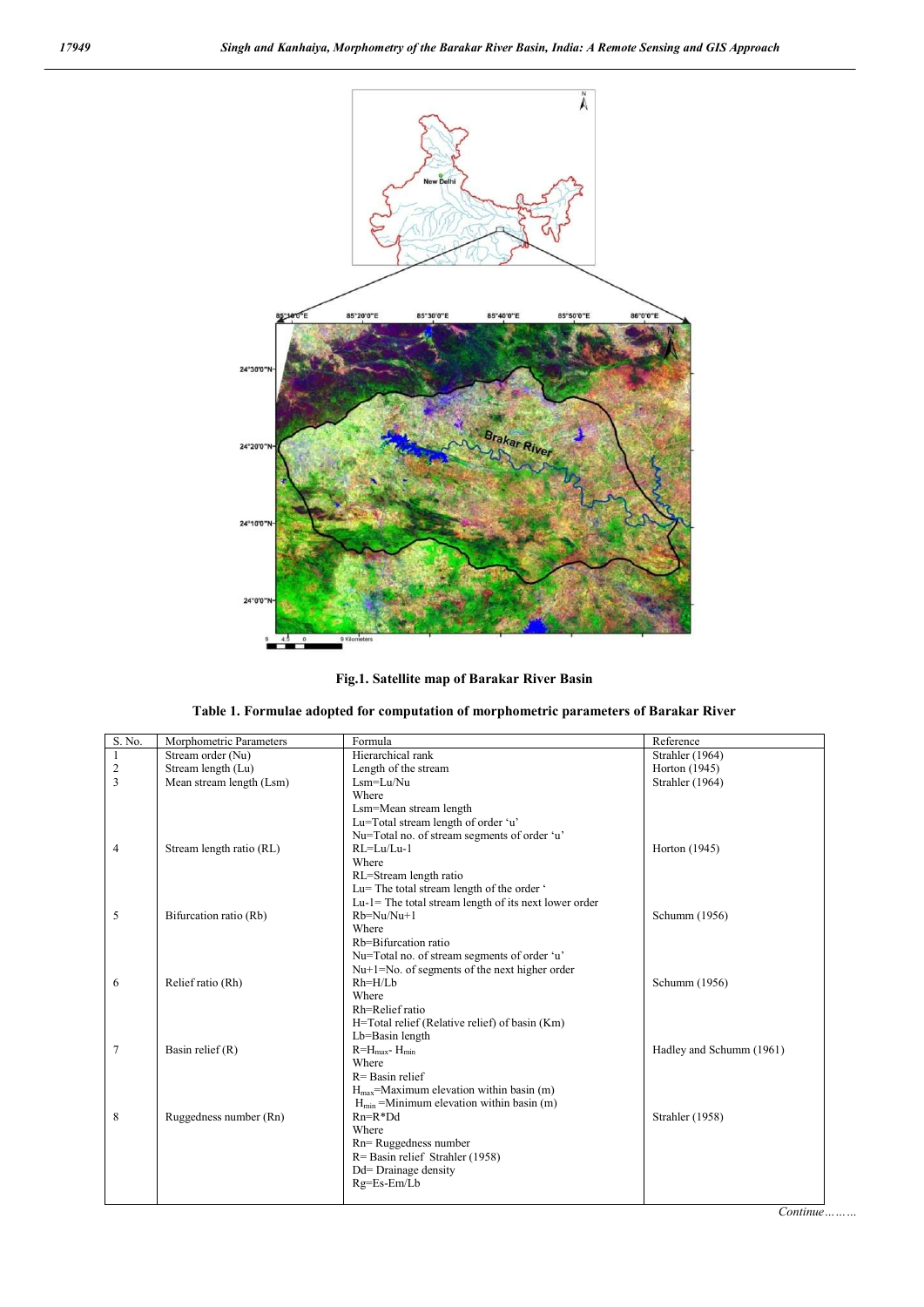| 9  | Gradient ratio (Rg)            | Rg=Es-Em/Lb                                       | Sreedevi et al. (2004) |
|----|--------------------------------|---------------------------------------------------|------------------------|
|    |                                | Where                                             |                        |
|    |                                | Rg= Gradient ratio                                |                        |
|    |                                | Es=Elevation at the source                        |                        |
|    |                                | Em=Elevation at the mouth                         |                        |
|    |                                | Lb=Basin length                                   |                        |
| 10 | Molton ruggedness ratio (MRn   | $MRn=H-H_{min}/A^{0.5}$                           | Melton (1965)          |
|    |                                | Where                                             |                        |
|    |                                | MRn=Molton ruggedness ratio                       |                        |
|    |                                | H=Total relief (Relative relief) of basin (Km)    |                        |
|    |                                | $H_{min}$ =Minimum elevation within basin (m)     |                        |
|    |                                | A = Area of the basin $(Km2)$                     |                        |
| 11 | Drainage density (Dd)          | $Dd=Lu/A$                                         | Horton (1932)          |
|    |                                | Where                                             |                        |
|    |                                | Dd=Drainage density                               |                        |
|    |                                | Lu=Total stream length of all orders              |                        |
|    |                                | A=Area of the basin (Km2)                         |                        |
| 12 | Drainage Texture (Rt)          | $Rt=Nu/P$                                         | Horton (1945)          |
|    |                                | Where                                             |                        |
|    |                                | Rt=Drainage texture                               |                        |
|    |                                | Nu=Total no. of streams of all orders             |                        |
|    |                                | P=Perimeter (Km)                                  |                        |
| 13 | Stream frequency (Fs)          | $Fs=Nu/A$                                         | Horton (1932)          |
|    |                                | Where                                             |                        |
|    |                                | Fs=Stream frequency                               |                        |
|    |                                | Nu= Total no. of streams of all orders)           |                        |
|    |                                | A = Area of the basin $(Km2)$<br>$Rf = A/Lb^2$    |                        |
| 14 | Form factor (Rf)               |                                                   | Horton (1932)          |
|    |                                | Where<br>Rf=Form factor                           |                        |
|    |                                | A=Area of the basin (Km2)                         |                        |
|    |                                | $Lb^2$ =Square of basin length                    |                        |
| 15 | Elongation ratio (Re)          | $Re=2\sqrt{(A/Pi)/Lb}$                            | Schumm (1956)          |
|    |                                | Where                                             |                        |
|    |                                | Re=Elongation ratio                               |                        |
|    |                                | A=Area of the basin $(Km2)$ )                     |                        |
|    |                                | $Pi="Pi" value i.e., 3.14$                        |                        |
|    |                                | Lb=Basin length                                   |                        |
| 16 | Circulatory ratio (Rc)         | $Rc=4*Pi*AP^2$                                    | Miller (1953)          |
|    |                                | Where                                             |                        |
|    |                                | Rc=Circulatory ratio                              |                        |
|    |                                | $Pi='Pi'$ value i.e., 3.14,                       |                        |
|    |                                | A=Area of the basin $(Km2)$                       |                        |
|    |                                | $P^2$ =Square of the perimeter (Km <sup>2</sup> ) |                        |
| 17 | Length of overland flow $(Lg)$ | $Lg=1/D*2$                                        | Horton (1945)          |
|    |                                | Where                                             |                        |
|    |                                | Lg=Length of overland flow                        |                        |
|    |                                | D=Drainage density                                |                        |

## **Table 2. Morphometric Parameter of Barakar River**

| <b>Basin Parameter</b>             | Sub-Basin 1 (SW1) | Sub-Basin 2 (SW2) | Main-Basin (MW) |
|------------------------------------|-------------------|-------------------|-----------------|
| Area(Sq Km)                        | 1891.46           | 612.47            | 3161.18         |
| Perimeter(Km)                      | 226.03            | 108.79            | 263.29          |
| Basin length (Km)                  | 77.66             | 39.57             | 100.00          |
| <b>Linear Aspect</b>               |                   |                   |                 |
| Bifurcation ratio (Rb)             |                   |                   |                 |
| 1st/2nd order                      | 3.96              | 5.25              | 4.07            |
| 2nd/3rd order                      | 4.00              | 2.66              | 3.53            |
| 3rd/4th order                      | 8.00              | 3.00              | 7.50            |
| 4th/5th order                      |                   |                   | 2.00            |
| Stream length ratio (RI)           |                   |                   |                 |
| 5th/4th                            |                   |                   | 0.30            |
| 4th/3rd                            | 1.09              | 1.72              | 0.81            |
| 3rd/2nd                            | 0.50              | 0.26              | 0.50            |
| 2nd/1st                            | 0.49              | 0.51              | 0.51            |
| Rho coefficient $(\rho)$           | 0.12              | 0.22              | 0.21            |
| <b>Areal Aspect</b>                |                   |                   |                 |
| Drainage density (Dd)              | 0.30              | 0.37              | 0.36            |
| Stream frequency (Fs)              | 0.88              | 0.08              | 0.09            |
| Drainage Texture (T)               | 0.26              | 0.029             | 0.03            |
| Length of overland flow (Lg)       | 1.66              | 1.35              | 1.38            |
| Constant of channel maintenance- C | 3.33              | 2.75              | 2.77            |
| Form factor                        | 0.31              | 0.39              | 0.31            |
| Circulatory ratio (Rc)             | 0.46              | 0.64              | 0.57            |
| Elongation ratio (Re)              | 0.63              | 0.7               | 0.63            |
| Shape index (Sw)                   | 3.22              | 2.56              | 3.22            |
| <b>Relief Aspect</b>               |                   |                   |                 |
| Basin relief $(R)$ (Km)            | 341.00            | 393.00            | 434.00          |
| Relief ratio (Rr)                  | 4.39              | 9.93              | 4.34            |
| Ruggedness number (Rn)             | 102.3             | 145.41            | 156.24          |
| Gradient ratio (Rg)                | 3.18              | 4.01              | 2.84            |
| Melton ruggedness ratio (MRn)      | 7.84              | 15.87             | 7.71            |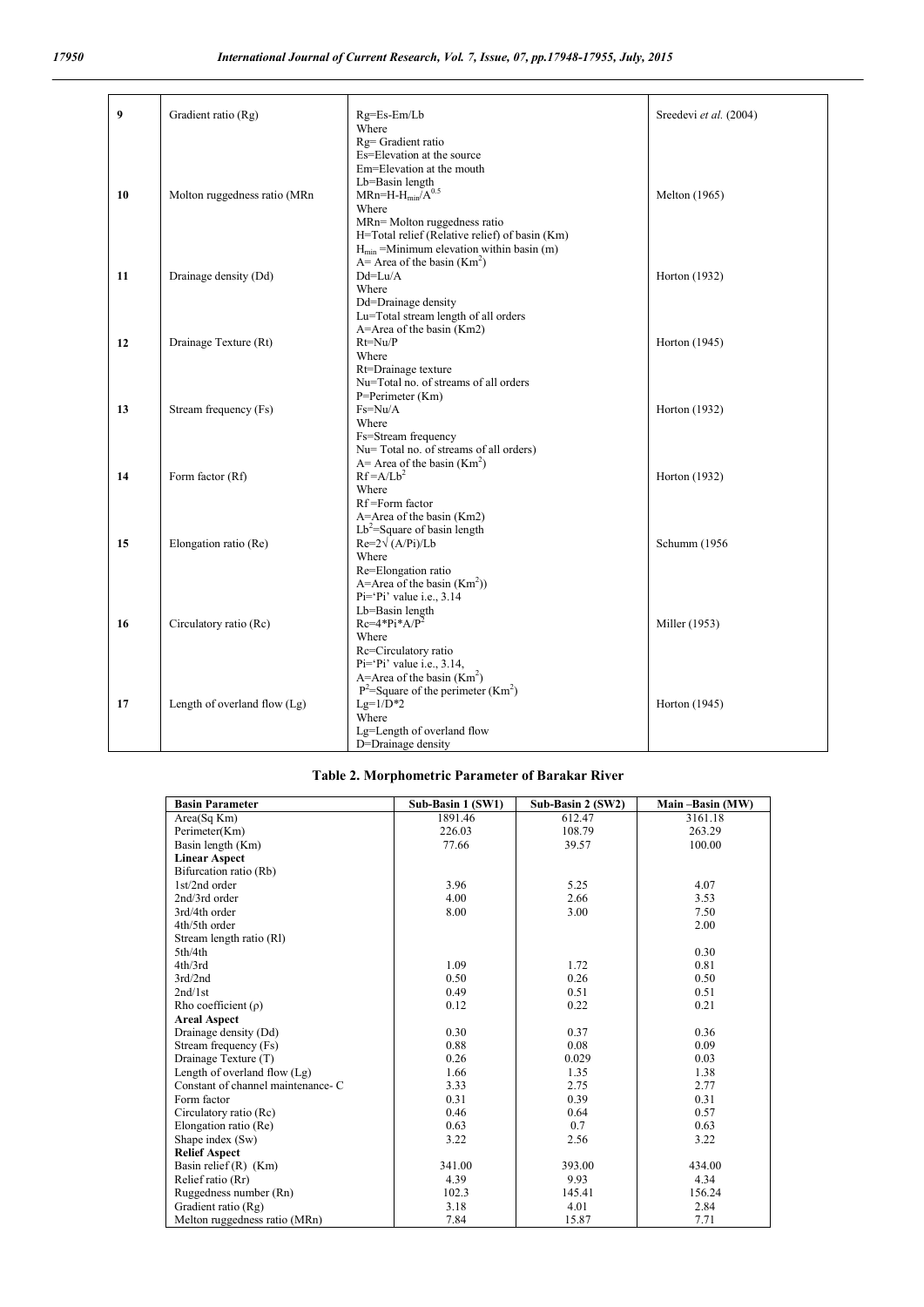## **MORPHOMETRY**

According to Clarke (1966), morphometry is the measurement and mathematical analysis of the configuration of the earth surface, shape and dimensions of its landforms. The morphometric analysis is carried out through measurement of linear, areal and relief aspect of the basin slope contribution (Nag and Chakraborty, 2003). The measurement of various morphometric parameters namely- stream order (Nu), stream length (Lu),mean stream length (Lsm),stream length ratio (Rl),bifurcation ratio(Rb),mean bifurcation ratio (Rbm), relief ratio (Rh),drainage density (D),stream frequency (Fs),drainage texture (Rt),form factor(Rf),circulatory ratio(Rc),elongation ratio (Re) and length of overland flow (Lg) has been carried out and the data are presented in Table 2.

## **Linear Aspect**

The linear aspects include the stream order, stream length (Lu), mean stream length (Lsm), stream length ratio (RL), and bifurcation ratio (Rbm), which are determined and results have been presented in Table 2.

#### **Stream order (Nu)**

The designated stream order (Nu) is the first step in the drainage basin analysis. In the present study, ranking of the stream has been carried out following Strahler (1964). The order-wise stream numbers, area and stream length of the two sub-basins are given in Table 2. Both the sub-basins are of forth order while the main watershed is of fifth order Fig.2. It is also observed that there is a decrease in stream frequency as the stream order increases.

## **Stream length (Lu)**

Stream length is measured from mouth of a river to drainage divide with the help of GIS software. This has been computed based on the technique proposed by Horton (1945). The length of stream segments is maximum in first order streams and decreases as stream order increases in the present case (Table 2).

## **Mean stream length (Lsm)**

Mean stream length (Lsm) is a characteristic property related to the drainage network components and its associated basin surfaces (Strahler, 1964). This has been concluded by dividing the total stream length of order (u) by the number of streams of segments in the same order. All the values of mean stream length (Lsm) are presented in Table 2. It is seen that, mean stream length values exhibit variation from 2.6 to 36.59.In general, it is observed that Lsm values of both sub-basin indicate that Lsm of a given order is greater than the lower order and less than that of next order (Table 2).

#### **Stream length ratio (RL)**

Stream length ratio (RL) is the ratio of the mean length of the one order to the next lower order of the stream segments. All the values of stream length ratio (RL) are presented in Table 2.The steam length ratio between the streams of different order of the study area show a small change in each sub-basin.

#### **Bifurcation ratio (Rbm)**

According to Schumn (1956), the term bifurcation ratio (Rbm) may be defined as the ratio of the number of the stream segments of given order to the number of segments of the next higher orders.



**Fig.2. Map of the main basin and sub-basins with drainage network of Barakar River**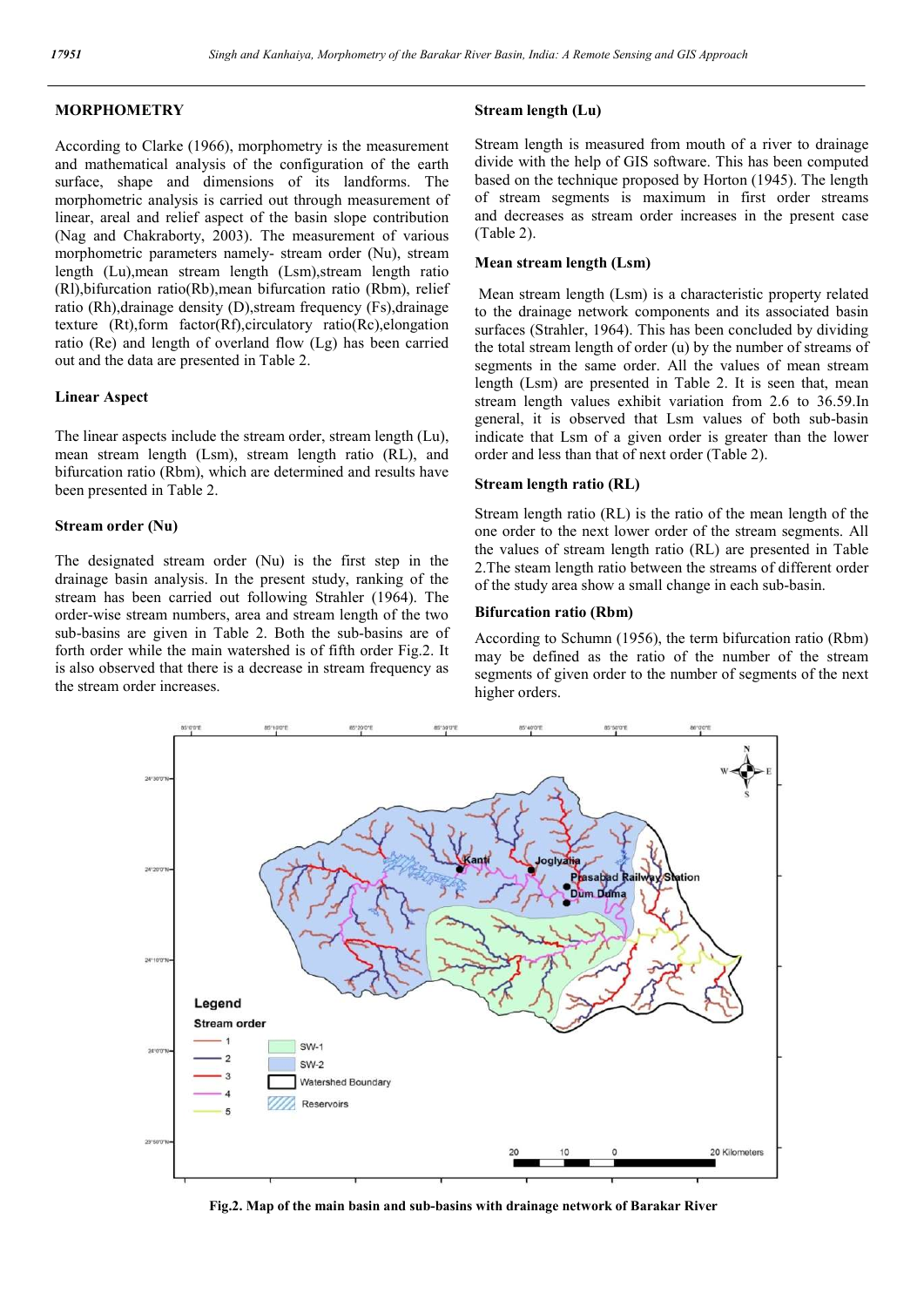Bifurcation ratio (Rbm) shows a small range variation for different regions or for different except where the powerful geological control dominates (Strahler, 1957). All the values of bifurcation ratio (Rbm) are given in Table 2. The values are decreasing in case of sub-basin 2 (SW2) where sub-basin 1(SW1) does not show any definite pattern from one to next order. These differences are depending upon the geological and lithological development of the drainage basin (Strahler, 1964). The Rbm values in the sub-basins of the study area range from 3.63 to 5.32.

relationship between the relief and channel gradient. The relief ratio normally increases with decreasing drainage area and size of the watersheds of a given drainage basin (Gottaschalk, 1964). In the study area, the values of relief ratio are ranging from 4.39 to 9.93 Table 2.

#### **Basin relief (R)**

Basin relief (R) is the difference in the elevation between the highest and the lowest point of the basin. The basin relief controls the stream gradient and therefore influences flood patterns and the amount of the sediment that can be transported (Hadley and Schumn, 1961).



**Fig.3. Elevation map of the study area**

#### **Relief Aspect**

Relief is the elevation difference between the highest and lowest point on the valley floor of the region. The relief measurements like relief ratio (Rr), basin relief (R), ruggedness number (Rn), Gradient ratio (Rg) and Melton ruggedness ratio (MRn) have been analyzed and the data are presented in Table 2.

## **Relief ratio (Rr)**

The maximum relief to horizontal distance along the longest dimension of the basin parallel to the principle drainage line is termed as relief ratio (Schumm, 1956). Relief ratio has direct Basin relief of the sub-basin one (SW1) and sub-basin two (SW2) is ranging between 341 km to 393 km where as basin relief of the main water body (MW) is 434 km.

All the relief values are given in Table 2 and the generalized relief map of the study area is shown in Fig.3.

## **Ruggedness number (Rn)**

The ruggedness number (Rn) is expressed as the product of the basin relief and drainage density (Strahler, 1958).The Rn value for main water body (MW) 156.24 and that of sub-basin 1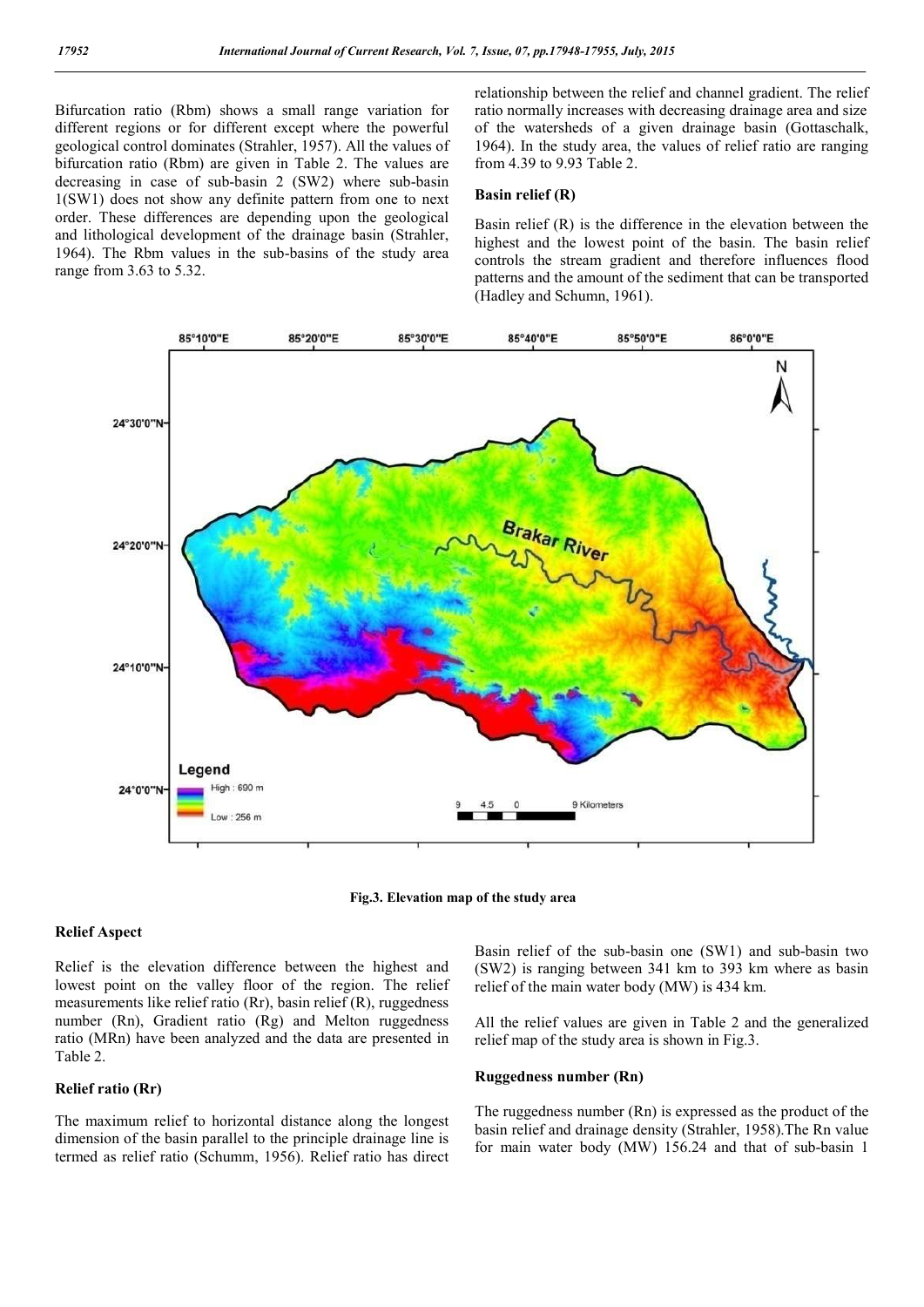(SW1) and sub-basin 2 (SW2) are 102.3 and 145.41 respectively as given in Table 2.

## **Gradient ratio (Rg)**

Gradient ratio (Rg) is an indicator of channel slope which enables assessment of the runoff volume (Sreedevi *et al.*  2004). Main water body (MW) having Rg value 2.84 and that of all the sub-basin 1 (SW1) and sub-basin 2 (SW2) are 2.84 and 4.01 respectively as given in Table 2.

#### **Melton ruggedness ratio (MRn)**

The Melton ruggedness ratio (MRn) is a slope index that provides spatialized representation of relief ruggedness within the watershed (Melton, 1965). Main water body (MW) has an MRn of 7.71, while that of sub-watersheds SW1 and SW2 are 7.84 and 15.87 respectively as in Table 2.

#### **Areal Aspect**

Aerial aspects include different morphometric parameters, like drainage density (Dd), drainage texture (T), stream frequency (Fs), form factor, circulatory ratio (Rc), elongation ratio (Re) and length of the overland flow (Lg). The values of these parameters are presented in Table 2.

## **Drainage density (Dd)**

Drainage density is defined as the total length of streams of all orders per drainage area. Density factor is related to climate, type of rocks, relief, infiltration capacity, vegetation cover, surface roughness and run-off intensity index (Langbein, 1947; Reddy *et al.,* 2004). The drainage density indicates the closeness of spacing of channels (Horton, 1932).The amount and type of precipitation influences directly, to the quality and characters of surface run-off. An area with high precipitation such as thundershowers loses greater percentage of rainfall in run-off resulting in more surface drainage lines. Amount of vegetation and rainfall absorption capacity of soils, which influences the rate of surface run-off, affects the drainage texture of an area. The similar condition of lithology and geological structures, semi-arid regions have finer drainage density texture than humid regions (Rudraiah *et al.*, 2008; Ahmed *et al.*, 2010). Low drainage density generally results in the areas of highly resistant or permeable subsoil material, dense vegetation and low relief. High drainage density is resultant of week or impermeable subsurface material, spares vegetation and mountainous relief. Low drainage density leads to course drainage texture while high drainage density leads to fine drainage texture (Nag, 1998). In the present study drainage density (Dd) varies from  $0.30$  to  $0.37$  per  $km^2$ indicating low drainage density (Table 2). These values suggesting highly permeable subsoil, dense vegetation cover and coarse drainage texture in the study area.

## **Drainage texture (T)**

The drainage texture (T) is an expression of the relative channel spacing in a fluvial dissected terrain. It depends upon a number of the natural factors such as climate, rainfall, vegetation, rock and soil type, infiltration capacity, relief and stage of development of a basin (Smith, 1950). The value of drainage texture (T) for the sub-basins are shown in Table

2.According to Horton (1945), drainage texture (T) is the total number of stream segments of all orders per perimeter of that area. The drainage density  $\leq 2$  indicates very coarse, between 2 and 4 is related to coarse, between 4 and 6 is moderate, between 6 and 8 is fine and  $>8$  is very fine drainage texture. In the present study, all values of drainage texture (T) are less than 2 showing very coarse drainage texture.

#### **Stream frequency (Fs)**

The total number of stream segments of all orders per unit area is known as stream frequency (Fs) (Horton, 1932). In general it is possible that a basin of same drainage density have different stream frequency and basin of same stream frequency differing in drainage density. In the study area stream frequency (Fs) values of the both sub-basins vary from 0.08 (SW2) to 0.88 (SW1) and that for main basin (MW) is 0.09 (Table 2). It is also observed that the drainage density values of sub-basins exhibits negative correlation with the stream frequency suggesting that there is an increase in stream population with respect to decreasing drainage density.

#### **Form factor (F)**

Form factor (F) may be defined as the ratio of the area of the basin and square of the basin length (Horton, 1932). Form factor (F) is a parameter used to predict the flow intensity of the watershed of a defined area and this has a direct linkage to peak discharge (Horton, 1945; Gregory and Walling, 1973). The value of form factor would always be greater than 0.78 for a perfectly circular basin. Smaller the value of form factor, more elongated will be the basin. F values of the study area are given in Table 2. It is found that F values are ranging from 0.31(SW1) to 0.39(SW2) indicating more or less elongated basin in the study area.

#### **Elongation ratio (Re)**

Elongation ratio (Re) is the ratio between the diameter of the circle of the same area as the drainage basin and the maximum length of the basin. The elongation ratio (Re) values of the subbasins are ranging from 0.63 (SW1) to 0.70 (SW2).

## **Circulatory ratio (Rc)**

The circulatory ratio is expressed as the ratio of the basin area (A) and the area of a circle with the same perimeter as that of the basin. The circulatory ratio (Rc) values can attain a maximum of 1.0 where the outline of the watershed is approaching near circulatory (Miller, 1953). The circulatory ratio (Rc) is mainly concerned with the length and frequency of steams, geological structures, land use/land cover, climate, relief and slope of the basin (Rudraiah *et al*., 2008). In the study area, the Rc value for sub-basin 1 (SW1) is 0.46 indicating elongated shape of the basin whereas that of subbasin 2 (SW2) is 0.64 suggesting more or less circular basins and these are somehow characterized by high to moderate relief also indicating that drainage system were structurally controlled.

#### **Length of the overland flow (Lg)**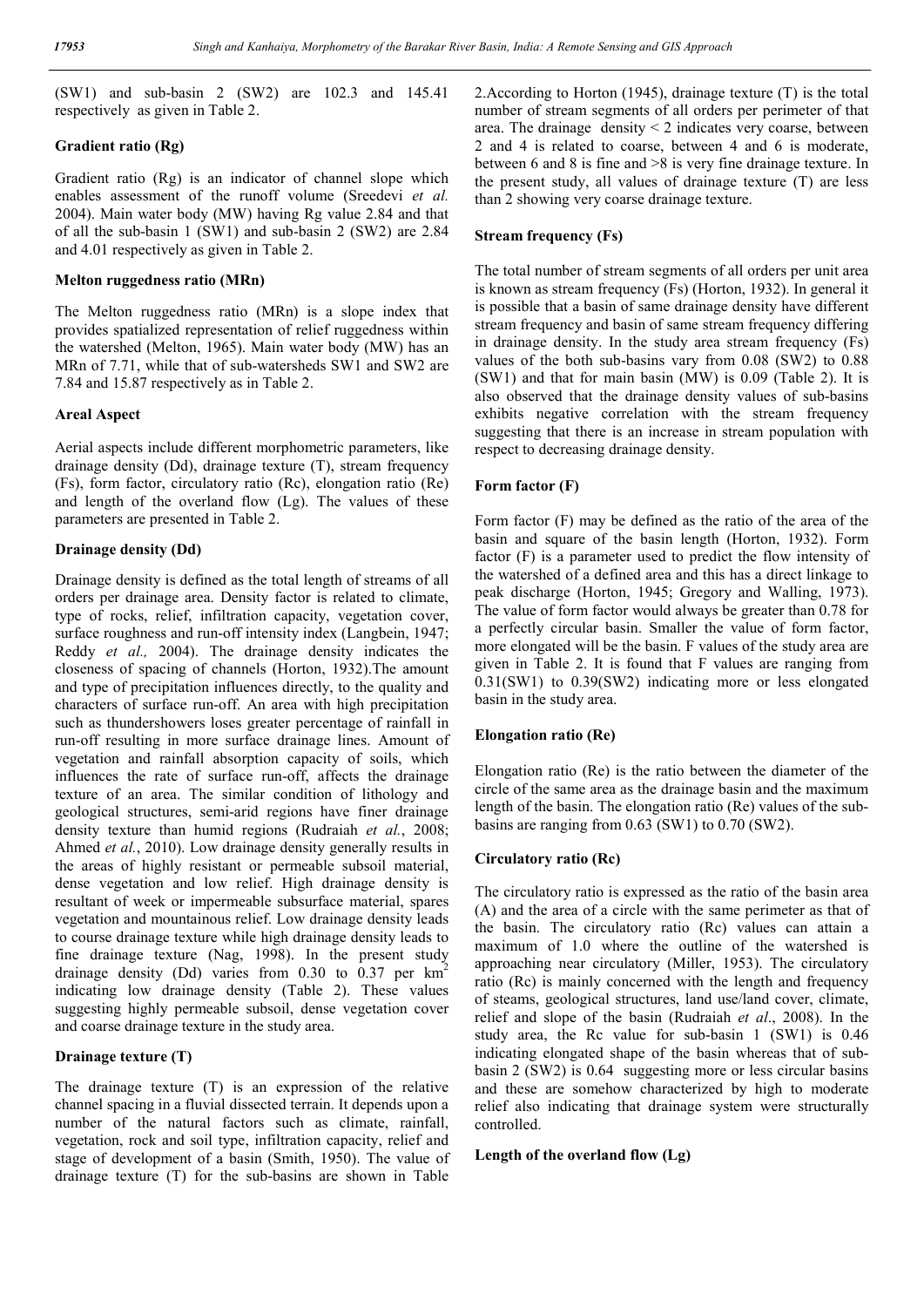The length of overland flow (Lg) approximately equals to half of reciprocal of drainage density. Length of overland flow (Lg) is the length of water over the ground before it gets concentrated into definite stream channel which affect both hydrological and physiographic development of the drainage basin (Horton, 1945). The length of overland flow (Lg) values of the study area shows variation from 1.35 (SW2) to 1.66 (SW1).

# **DISCUSSION AND CONCLUSION**

The morphometric analysis is commonly done through measurements of linear, aerial and relief aspects of basins. In the Barakar River, the morphometric analysis of the drainage networks shows dendritic to sub-dendritic pattern with more or less moderate drainage texture. This suggests that the river channel fallows the initial slope of the terrain. Mean stream length (Lsm) indicates a very small change in topographic conditions of the basin area. The variation in stream length ratio (Rl) may account for change in slope and topography suggesting that of geomorphic development in streams of the study area took place during the late youth stage (Singh and Singh, 1997; Vittala, 2004). The bifurcation ratio (Rbm) in sub-basins of the river basin indicating that both the sub-basins are falling under normal basin category (Strahler, 1957) whereas the values of relief ratio (Rr) showing that it increases with decreasing drainage area and size of the given drainage basin (Gottaschalk, 1964).

The high ruggedness values of main water body and sub-basin implies that these tracts are more prone to soil erosion and have intrinsic structural complexity in association with relief and drainage density (Vijith and Satheesh, 2006). The large value of gradient ratio reflects the mountainous nature of the terrain. All the values of gradient ratio (Rg) suggesting that main stream flow more of less through the plateau and relatively high value of Rg in case of SW2 confirm the same (Sreedevi *et al*., 2004, Thomas *et al*., 2010). The low drainage density suggests that it has highly permeable sub-soil and coarse drainage texture (Nag, 1998). The form factor values suggest that sub-basin 1 (SW1) is circular while sub-basin 2 (SW2) is of more or less elongated category. Further, the elongated basin is less efficient in the discharge of run-off than the circular to sub-circular basin (Rudraiah *et al*., 2008). The high values of the elongation ratio (Re) suggest higher relief and steep slope in the course of the river basin (Singh and Singh, 1997). Further, the value of stream frequency indicates that both the sub-basins show negative correlation with increasing stream population related to increasing drainage density.

#### **Acknowledgement**

The authors are grateful to the Head of the Department, Centre of Advanced Study in Geology, Banaras Hindu University for providing necessary facilities. Authors also show their gratitude towards University Grant Commission for financial assistance.

## **REFERENCES**

Ahmed, S.A., Chandrashekarappa, K.N., Raj, S.K., Nischitha, V., Kavitha, G., 2010 Evaluation of morphometric

parameters derived from ASTER and SRTM DEM—a study on Bandihole sub-watershed basin in Karnataka. *Journal of Indian Society of Remote Sensing* 38:227–238

- Band, L.E., 1986 Topographic partition of watersheds with digital elevation models. *Water Resources Research*, 22, 15-24.
- Clarke, J.I., 1966 Morphometry from maps, Essays in geomorphology, Elsevier Publication Company, New Yark,pp.235-274.
- Gottschalk, L.C., 1964 Reservoir sedimentation .In: V.T. Chow (ed), Handbook of Applied Hydrology.
- Gregory, K.J and Walling, D.E., 1973 Drainage Basin Form and Process –a geomorphological approach. Edward Arnold, London.
- Gurnell AM and Montgomery A.R., 1999 Hydrological application of GIS .Wiley, Chichester, pp. 176.
- Hadley, R.F. and Schumn, S.A.,1961 Sediment sources and drainage basin characteristics in upper Cheyenne River Basin .US Geological Survey Water-Supply Paper 1531-B: 198.
- Heroy, D.C., Kuehl, S.A., and Goodbred, S.L., 2003 Mineralogy of the Ganges and Brahmaputra rivers: Implications for river switching and Late Quaternary climate change. *Sedimentary Geology,* 155, 343-359.
- Horton, R.E., 1932 Drainage basin characteristics. Transactions American Geophysical Union 13,350-361.
- Horton, R.E., 1945 Erosional development of streams and their drainage basins: Hydrophysical approach to quantitative morphology. *Geological Society of America Bulletin*, 56,275-370
- Langbein, W.B., and Others 1947 Topographic characteristics of drainage basins. US Geological Survey Water Supply Paper 968(C), 157.
- Macka, Z., 2001 Determination of texture of topography from large scale contour maps. Geografski Vestnik 73(2), 53-62.
- Maidment, D.R., 2002 ArcHydro GIS For water resources. ESRI Press, California.
- Melton, M.A., 1965 The geomorphic and paleoclimatic significance of alluvial deposits in Southern Arizona. *Journal of Geology*, 73, 1-38.
- Mesa, L.M., 2006 Morphometric analysis of a subtropical Anden basin (Tucuman, Argentina). *Environmental Geology*, 50, 1235-1243.
- Mesa, L.M., 2009 Morphometric analysis of a subtropical Andean basin (Tucuman, Argentina). *Environmental Geology,* 50, 1235-1242.
- Miller, V.C., 1953 A quantitative geomorphic study of drainage basin characteristics in the Clinch Mountain area, Virginia and Teimessee, Proi NR 389-402,Tech.Rep 3, Columbia University.
- Morris, D.S., and Heerdegen, R.G., 1988 Automatically derived catchment boundaries and channel networks and their hydrological applications. *Geomorphology,* 1,131- 141.
- Nag, S.K., 1998 Morphometric analysis using remote sensing techniques in the Chaka sub-basin, Purulia district, West Bengal. *Journal of Indian Society of Remote Sensing*, 26(1&2), 69-76.
- Nag, S.K., and Chakraborty, S., 2003 Influence of rock type and structure in the development of drainage network in